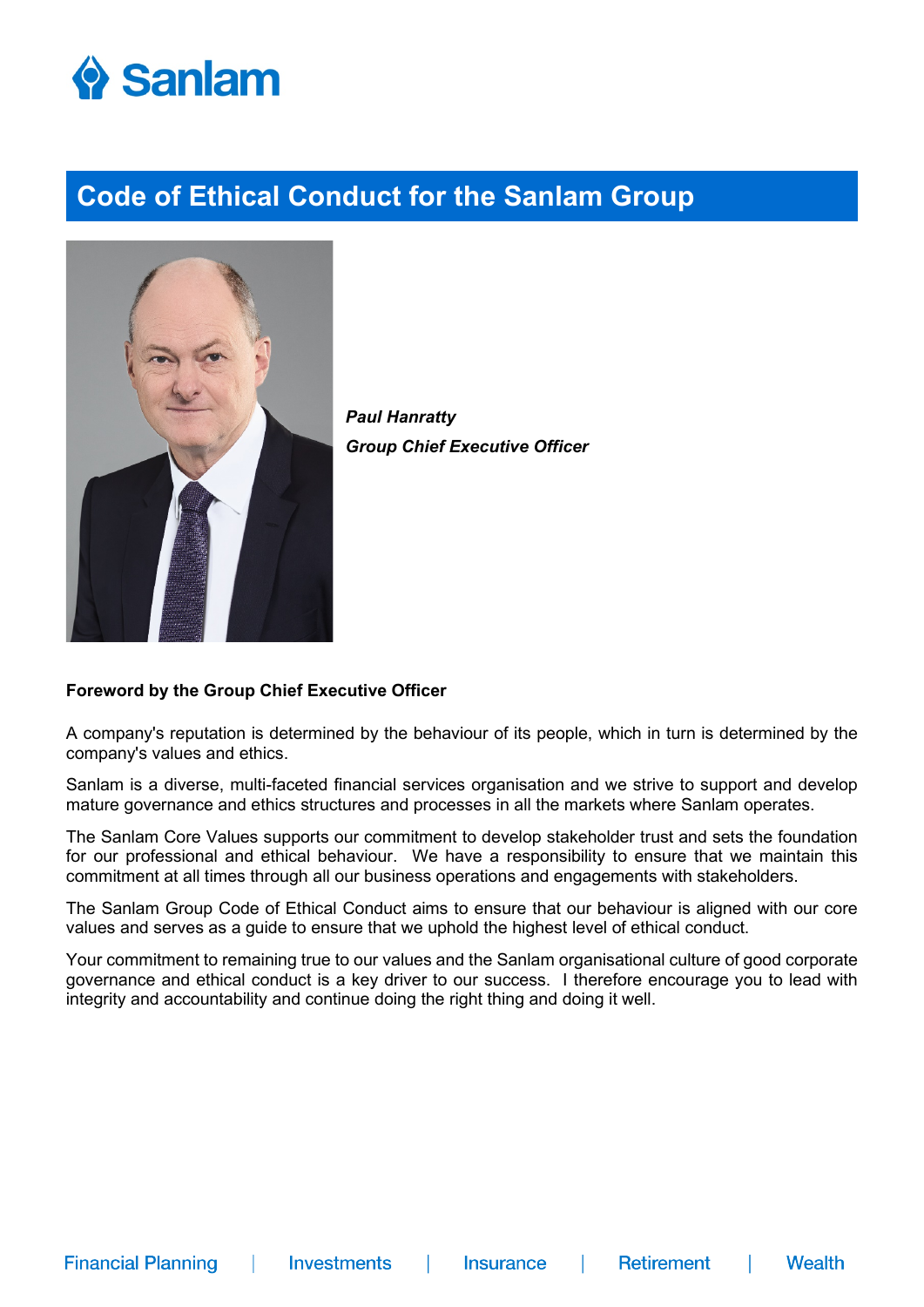## **Contents**

|         | Introduction                                                                                                                                                                                     | 3              |
|---------|--------------------------------------------------------------------------------------------------------------------------------------------------------------------------------------------------|----------------|
|         | Ethical Conduct and Behaviour - Living the Sanlam Values                                                                                                                                         | 3              |
| $1_{-}$ | Our conduct shall at all times conform to the Sanlam Core Values.                                                                                                                                | 3              |
| 2.      | We are committed to complying with all applicable legislation, laws, regulations, codes and<br>standards.                                                                                        | $\overline{4}$ |
| 3.      | We are committed to fostering and maintaining an equitable and sustainable employer-<br>employee relationship, including the provision of a safe, healthy and productive working<br>environment. | $\overline{4}$ |
| 4.      | We shall protect and maintain the property and information of Sanlam, its employees and its<br>clients.                                                                                          | 4              |
| 5.      | We shall manage and mitigate all conflicts or perceived conflicts of interest.                                                                                                                   | 5              |
| 6.      | We encourage persons to report any unlawful conduct or violations or suspected violations of<br>this Code and shall provide protection for any person who make such reports.                     | 5              |
|         | Monitoring and Enforcement                                                                                                                                                                       | 5              |
|         | Where to Obtain Guidance                                                                                                                                                                         | 6              |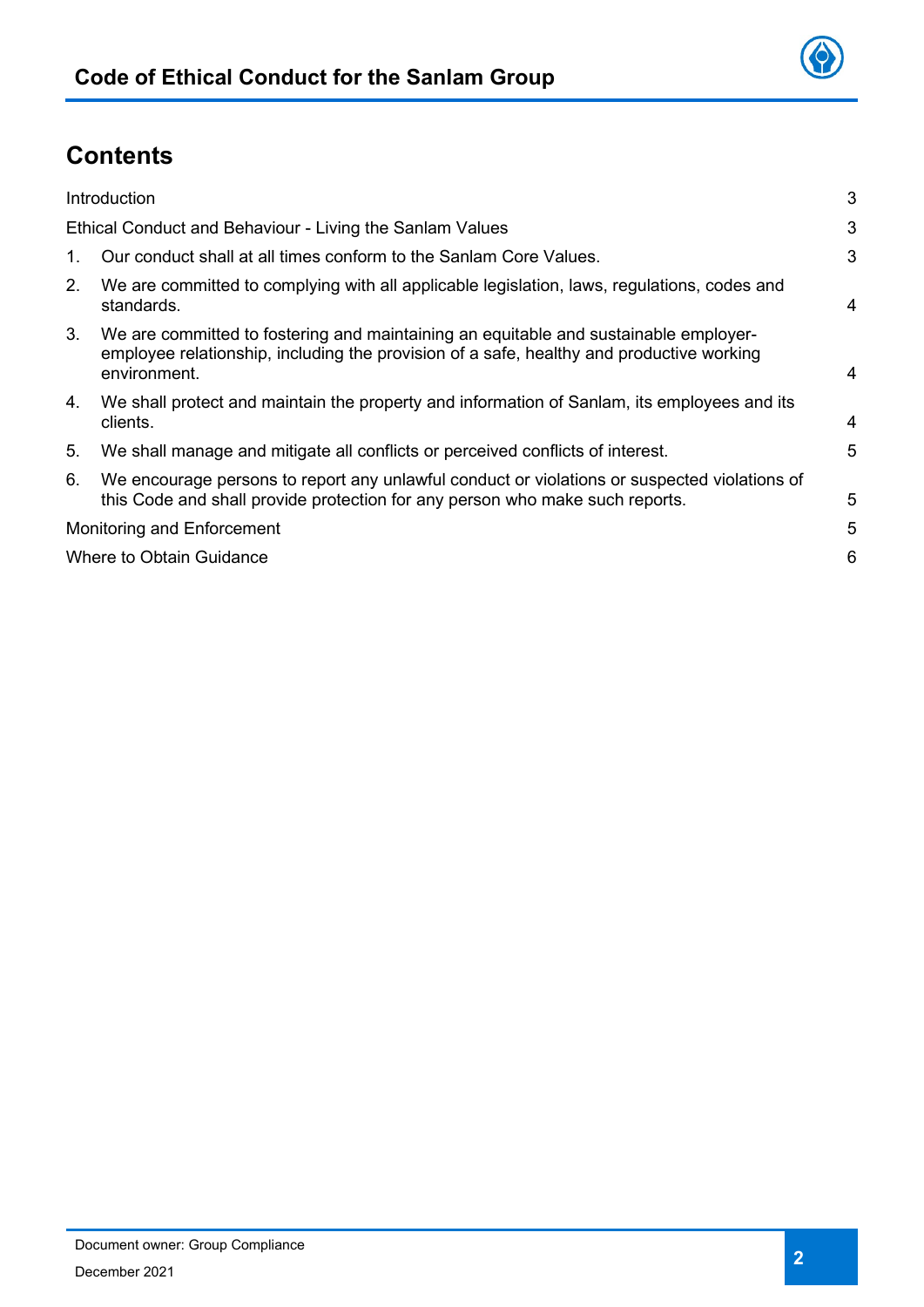## <span id="page-2-0"></span>**Introduction**

Operating in one of the most dynamic industries, Sanlam is a financial services group with an international footprint that seeks to satisfy the needs of individuals and organisations by providing financial advice, -services and -products. While firmly rooted in South Africa, we continually pursue both local and international opportunities to preserve and grow our clients' wealth.

We recognise the identity of each of the businesses in the Group, the unique circumstances in respect of the jurisdictions in which they operate and the diverse nature of the stakeholders of each of these businesses.

Our shared core values form the foundation of the Sanlam Group

These values underpin every aspect of all our business dealings, irrespective of the business or jurisdiction involved.

The Sanlam Core Values are:

- $\odot$ Lead with courage to earn our client's trust;
- $\odot$ Serve with pride as we are client focused;
- $\odot$ Caring that comes from respect for each other;
- $\odot$ Winning with integriy to be the unrivalled industry leader in Africa; and
- $\odot$ Creating value in everything that we do.

#### <span id="page-2-1"></span>**Ethical Conduct and Behaviour - Living the Sanlam Values**

The Sanlam Group regards high ethical standards as non-negotiable.

This Code of Ethical Conduct has been adopted to give effect to our core values. It guides our relationships with all our stakeholders, other relevant role-players and outlines our commitments to them.

Sanlam's Code of Ethical Conduct is binding on all directors, managers, employees, independent contractors, agents, service providers and business partners irrespective of their status as natural person, legal person or other entity.

The Code of Ethical Conduct will also be applied to establish the suitability of all prospective directors, managers, employees, independent contractors, agents, service providers and business partners irrespective of their status as natural person, legal person or other entity, prior to their appointment by Sanlam.

Living the Sanlam values means that Sanlam and every person bound by this Code must commit and adhere to the following tight principles:

#### <span id="page-2-2"></span>**1. Our conduct shall at all times conform to the Sanlam Core Values.**

This means that we will at all times and wherever we may represent or be perceived to represent Sanlam:

- $\odot$ Act honestly and fairly with due skill, care and diligence in the interests of Sanlam's stakeholders and the integrity of the financial services industry, having due regard and respect for diversity;
- $\odot$ Avoid any act that reflects adversely on our honesty, trustworthiness or professional competence;
- $\odot$ Accept accountability for all our actions and decisions;
- $\odot$ Refrain from any behaviour that can be classified as unlawful discrimination or harassment;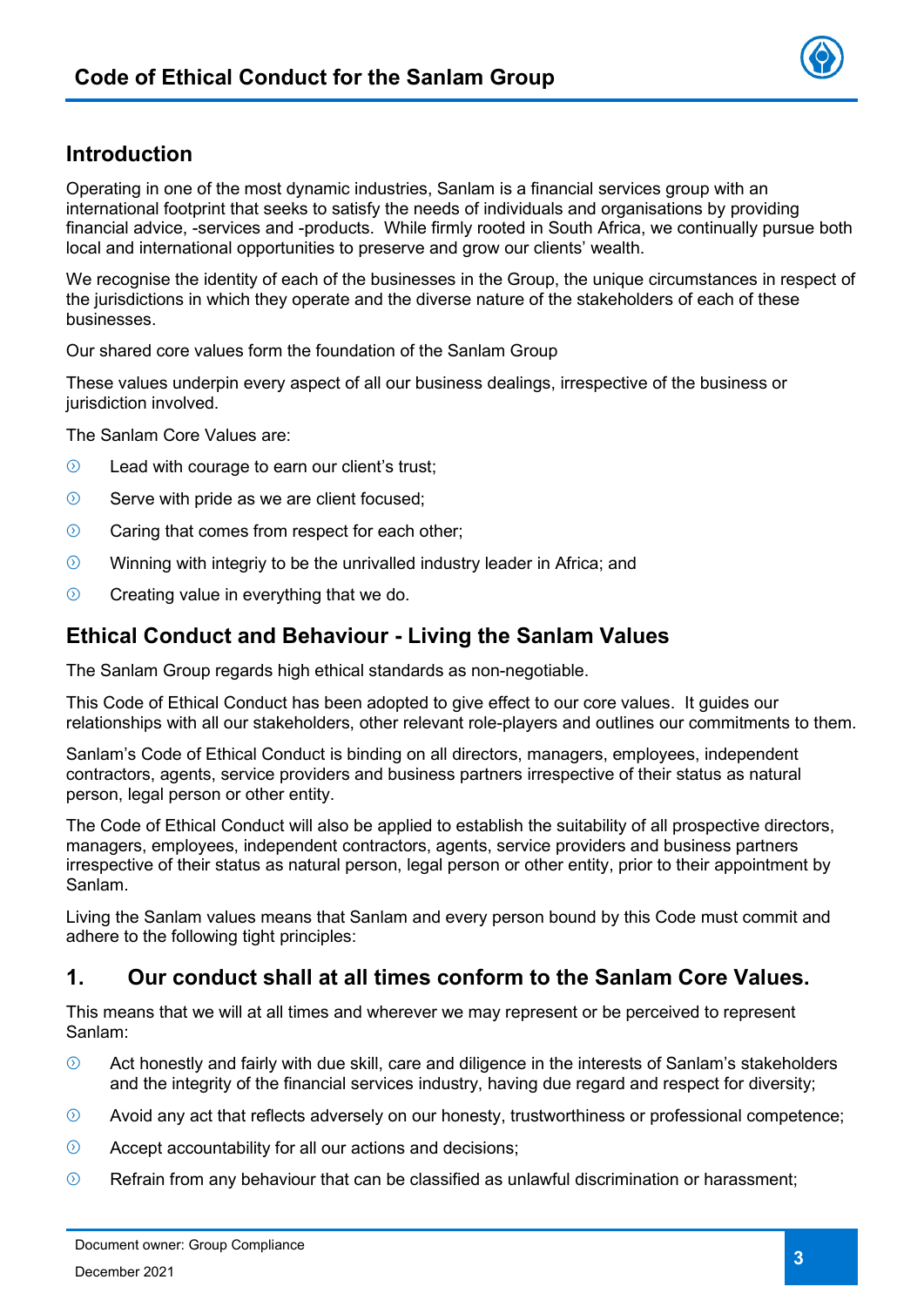

- Not tolerate any form of unlawful or criminal conduct including, but not limited to, bribery and  $\odot$ corruption; and
- $\odot$ Ensure a culture of responsible corporate citizenship including, but not limited to, promoting the importance of a sustainable environment.

#### <span id="page-3-0"></span>**2. We are committed to complying with all applicable legislation, laws, regulations, codes and standards.**

This means that:

- $\Omega$ We are committed to conducting our business ethically, responsibly and in compliance with all applicable legislation, regulation, adopted industry codes and -standards as well as adhering to all internal policies and sound corporate governance principles to which we have committed to.
- $\odot$ We have no appetite for deliberate or purposeful violations of legislative- or regulatory requirements, adopted industry codes and –standards, internal policies or governance principles.
- $\odot$ We will seek to conduct our business with due skill, care and diligence in order to minimise violations arising from negligence.
- $\odot$ We will not tolerate any form of financial crime, including bribery and corruption in all its forms.

#### <span id="page-3-1"></span>**3. We are committed to fostering and maintaining an equitable and sustainable employer-employee relationship, including the provision of a safe, healthy and productive working environment.**

This means that:

- Sanlam subscribes to the principles of the International Labour Organisation and complies with all  $\odot$ relevant labour laws.
- $\odot$ We respect the right of employees to work in an environment that is free from any form of unlawful discrimination or harassment.
- $\odot$ We subscribe to the principle of equal opportunities and strive to create a working environment which is inclusive and embracing of diversity.
- $\odot$ We shall maintain a healthy and productive work environment and comply with all applicable health and safety policies.
- $\odot$ We shall not tolerate the abuse of controlled substances or liquor or being under the influence of liquor or illegal drugs whilst at work.
- $\Omega$ We shall not tolerate the sale, distribution, possession, or use of illegal drugs or substances in the workplace.

#### <span id="page-3-2"></span>**4. We shall protect and maintain the property and information of Sanlam, its employees and its clients.**

This means that:

- $\odot$ The assets and property of Sanlam, including information gained and collected in the course of business, shall be used only for the business purposes for which they are intended.
- $\odot$ The protection of property includes ensuring the privacy of client and employee information and the safeguarding of intellectual property.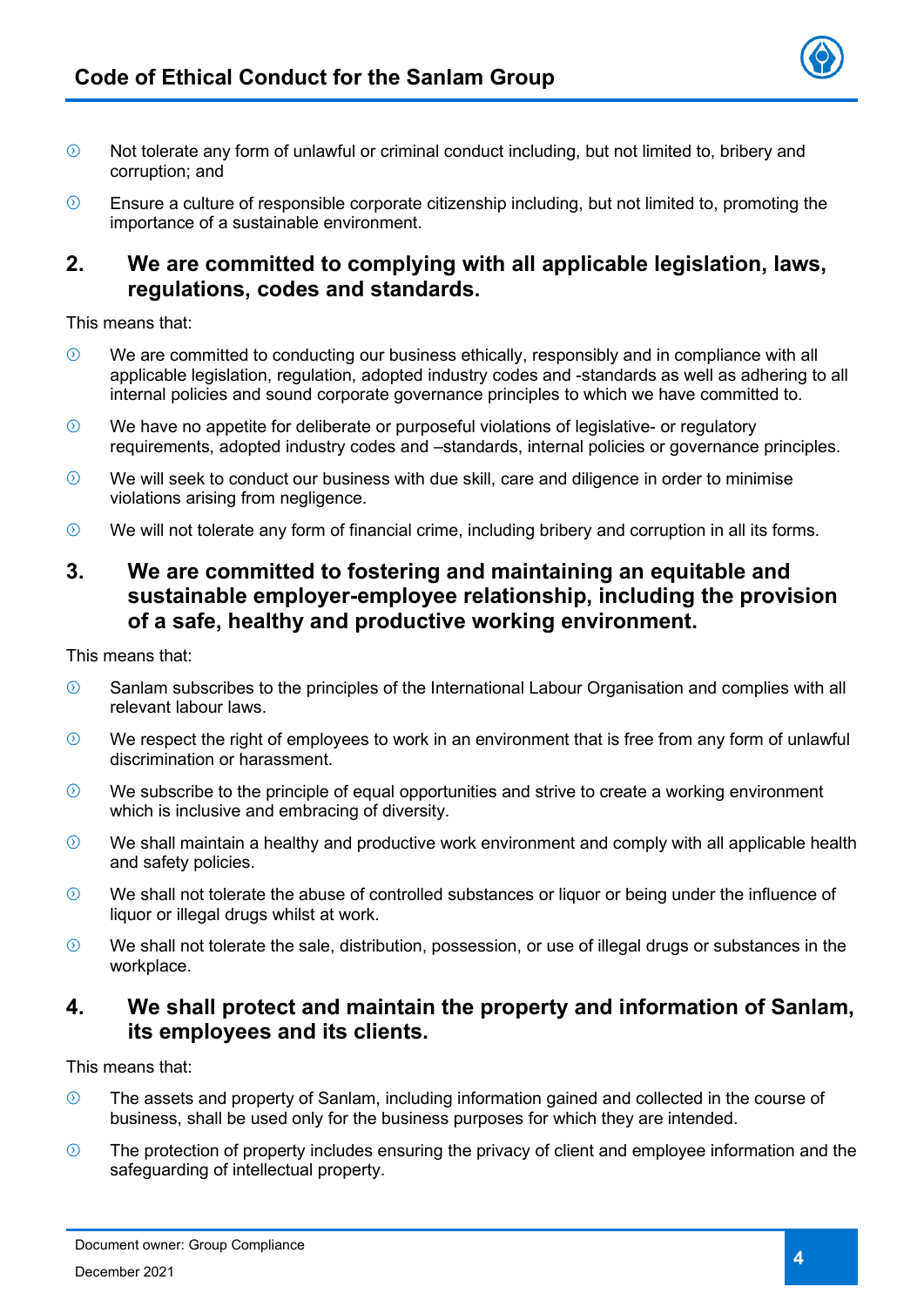

#### <span id="page-4-0"></span>**5. We shall manage and mitigate all conflicts or perceived conflicts of interest.**

This means that:

- $\odot$ We will avoid any conflict of interest and share and declare any information that may cause a conflict or perceived conflict of interest.
- $\odot$ Where it is not possible to avoid a conflict of interest, we shall manage the potential conflict of interest.
- We will not do anything that may be regarded as an attempt to exert influence in unduly favouring  $\odot$ any party, including the offering, giving or receipt of any gift or gratification which may have such effect.

#### <span id="page-4-1"></span>**6. We encourage persons to report any unlawful conduct or violations or suspected violations of this Code and shall provide protection for any person who make such reports.**

This means that:

- $\Omega$ We will create an environment that is conducive to the reporting of unlawful conduct, violations or potential violations of this Code and encourage all stakeholders to freely report any knowledge or suspicions of such unlawful conduct, violations or potential violations.
- $\odot$ We have made a facility, the Sanlam Confidential Reporting Hotline managed by an independent third party provider, available to all employees and other stakeholders to report any knowledge or suspicion of unlawful conduct, violations or potential violations of this Code.
- $\odot$ We will ensure, with the assistance of our independent third party provider, the anonymity of any person who prefers to remain anonymous when making a bona fide report, either directly to Sanlam or via the Sanlam Confidential Reporting Hotline.
- We will not tolerate any form of victimisation or retribution against anyone who attempt to uphold  $\odot$ this Code or attempt to report unlawful conduct or a violation or potential violation of this Code.
- $\odot$ Any contravention of this Code will be regarded as a serious matter and appropriate disciplinary action will follow after due consideration of the circumstances of any breach.

## <span id="page-4-2"></span>**Monitoring and Enforcement**

Sanlam will:

- $\odot$ not tolerate any contravention or violation of the Code of Ethical Conduct;
- $\odot$ designate a committee to manage, monitor and report on the Group's ethical conduct;
- $\odot$ designate senior officials to monitor compliance;
- $\odot$ provide safe mechanisms for reporting breaches of this Code;
- $\odot$ investigate any alleged breach of this Code; and
- <span id="page-4-3"></span> $\odot$ take appropriate action to remedy the breach.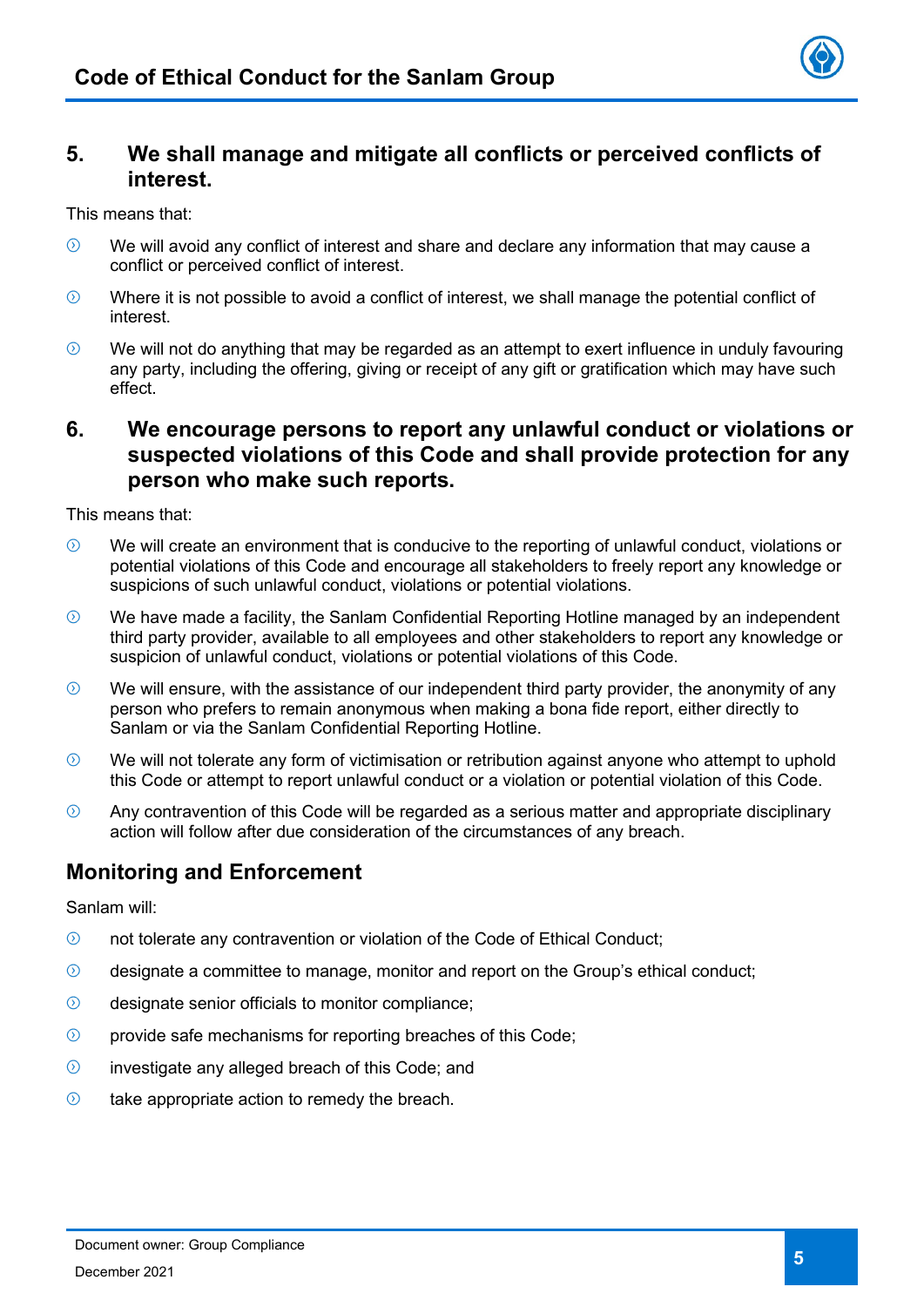

## **Where to Obtain Guidance**

Every employee has the right and responsibility to ask questions, seek guidance and express concerns regarding compliance with this code or the related implementation instructions of the guidelines.

There are detailed Sanlam policies regarding the various issues and principles supporting the Code which are available on the Sanlam intranet and electronically. These will provide further guidance to employees.

If you need guidance on any ethical issue that concerns you, you can contact the following sources for assistance:

- $\odot$ Your own supervisor or manager.
- $\odot$ Your business unit's Human Capital manager or compliance officer.
- $\odot$ The Group Compliance Office (ethics.GCO@sanlam.co.za).
- $\Omega$ The Chair of the Sanlam Group Ethics Committee (chair.ethics@sanlam.co.za)

The Sanlam Confidential Reporting Hotline ("the Hotline") is operated by an independent third party and guarantees anonymity. The Hotline may be accessed in the following ways:

**Telephone:** you may contact the Hotline via the contact numbers which have been created in specific countries where Sanlam has a presence. *Please refer to the attached list to view the list of countries with their contact numbers.*

**Email: [sanlam@tip-offs.com](mailto:sanlam@tip-offs.com)**

**On-line report: [www.tip-offs.com](http://www.tip-offs.com/)**

**Your request for help will at all times be treated as strictly confidential.**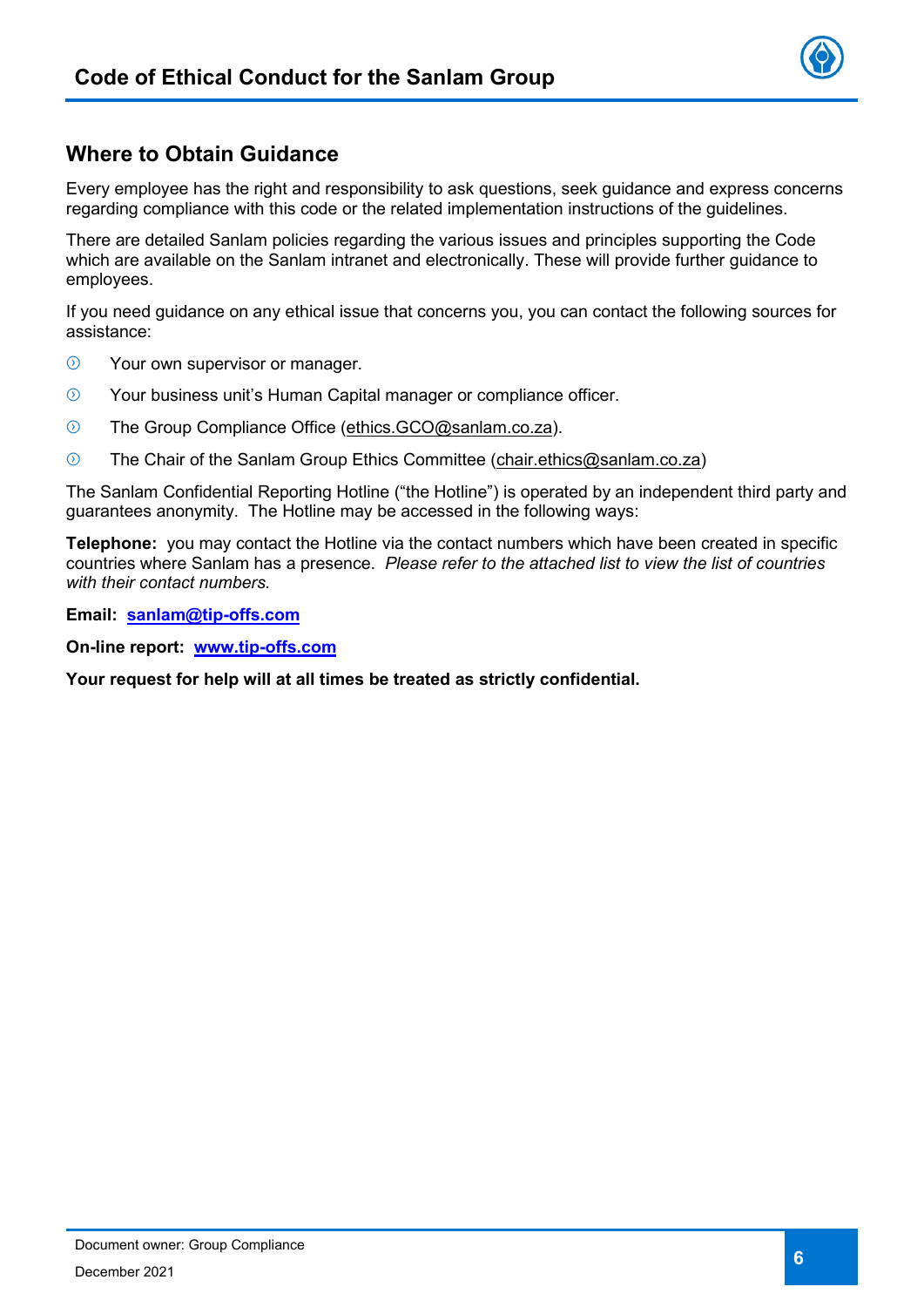

| <b>Sanlam Confidential Reporting Hotline</b> |                                                          |                                                                                                                                                                |                                                                                                                                          |  |  |
|----------------------------------------------|----------------------------------------------------------|----------------------------------------------------------------------------------------------------------------------------------------------------------------|------------------------------------------------------------------------------------------------------------------------------------------|--|--|
| <b>Country</b>                               | <b>Number</b>                                            |                                                                                                                                                                | <b>Language Provision</b>                                                                                                                |  |  |
| <b>South Africa</b>                          | 0800 777 543                                             | Unique toll-free. Toll-free<br>access from all networks.                                                                                                       | English 24/7. Rest of 11<br>official languages during SA<br>business hours 08:00 - 17:00<br>CAT.                                         |  |  |
|                                              | <b>Other regions</b>                                     |                                                                                                                                                                |                                                                                                                                          |  |  |
| <b>Country</b>                               | <b>Number</b>                                            | <b>Language Provision</b>                                                                                                                                      |                                                                                                                                          |  |  |
| Angola                                       | 24 494 102 2880                                          | Generic local number<br>registered with Unitel.<br>Accessible from Unitel,<br>Movicel, and all other fixed<br>lines at normal national rates<br>within Angola. | English 24/7. Portuguese<br>during SA business days<br>Mondays to Fridays between<br>08h00 and 17h00 CAT; and<br>voice mail after hours. |  |  |
| <b>Benin</b>                                 | +27 31 571 8924                                          | International South African<br>underpinning number.<br>International call rates to<br>South Africa applies.                                                    | English 24/7. French during<br>SA business days Mondays<br>to Fridays between 08h00<br>and 17h00 CAT and voice<br>mail afterhours.       |  |  |
| <b>Bermuda</b>                               | 1-855-403-8890                                           | Generic toll-free number,<br>accessible from mobile and<br>fixed lines. Call rates may<br>apply to mobile networks.                                            | English 24/7                                                                                                                             |  |  |
| <b>Botswana</b>                              | 0800 600 644 (BTC)<br>1144 (Orange)<br>71119602 (Mascom) | Generic toll-free numbers.<br>Accessible from the<br>Botswana Telecoms, Orange<br>and Mascom networks<br>respectively.                                         | English 24/7. SeTswana<br>during SA business days<br>Mondays to Fridays between<br>08h00 and 17h00, and<br>voicemail afterwards          |  |  |
| <b>Burkina Faso</b>                          | +27 31 571 8924                                          | International South African<br>underpinning number.<br>International call rates to<br>South Africa applies.                                                    | English 24/7. French during<br>SA business days Mondays<br>to Fridays between 08h00<br>and 17h00 CAT and voice<br>mail afterhours.       |  |  |
| <b>Cameroon</b>                              | 237 6 505 31 016                                         | Generic local MTN number.<br>Accessible from other<br>networks, both fixed and<br>mobile. Toll-free from local<br>MTN network only.                            | English 24/7. French during<br>SA business days Mondays<br>to Fridays between 08h00<br>and 17h00 CAT and voice<br>mail afterhours.       |  |  |
| Congo                                        | +27 31 571 8924                                          | International South African<br>underpinning number.<br>International call rates to<br>South Africa applies.                                                    | English 24/7. French during<br>SA business days Mondays<br>to Fridays between 08h00<br>and 17h00 CAT and voice<br>mail afterhours.       |  |  |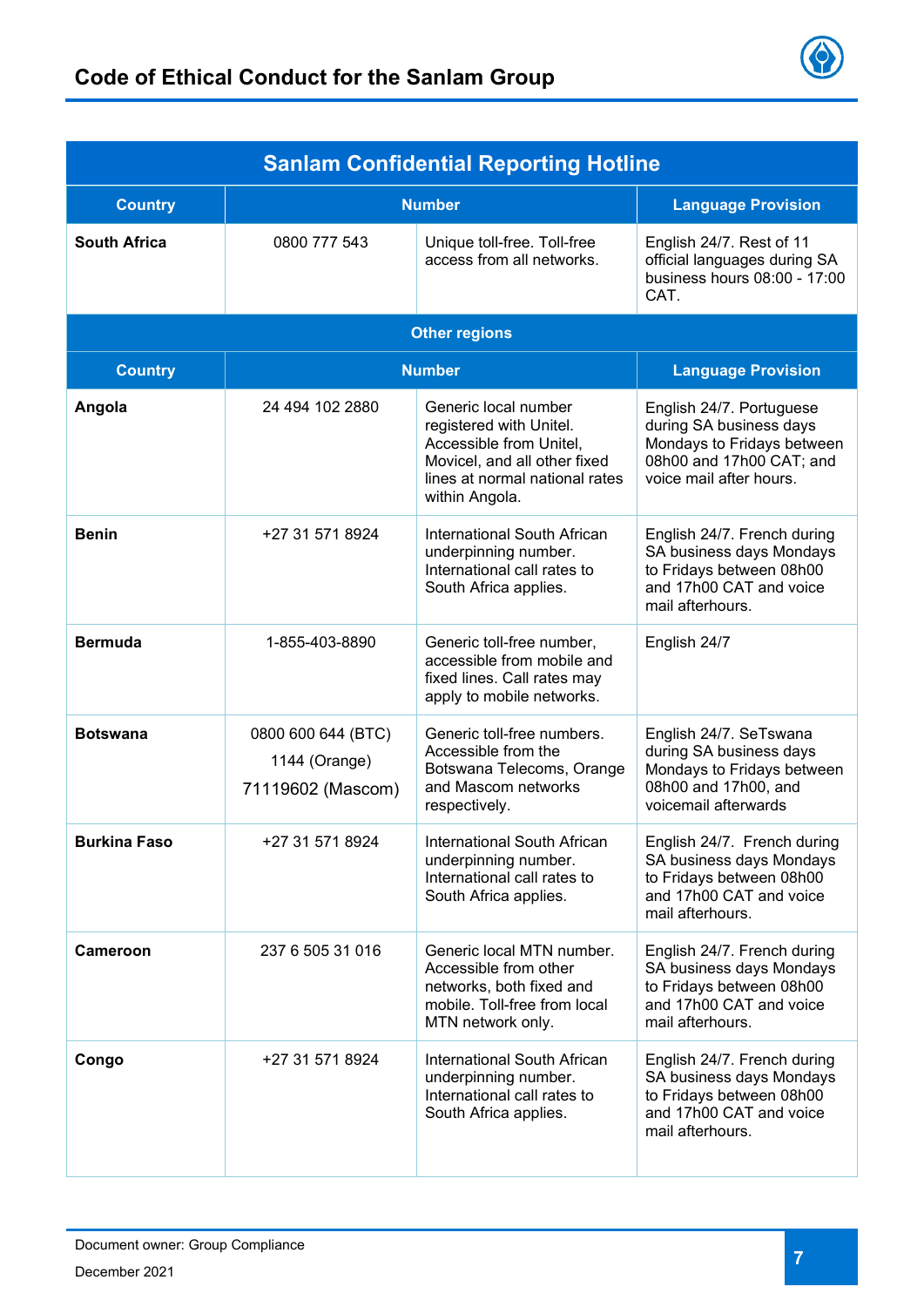

| <b>Country</b>    | <b>Number</b>    |                                                                                                                                     | <b>Language Provision</b>                                                                                                             |
|-------------------|------------------|-------------------------------------------------------------------------------------------------------------------------------------|---------------------------------------------------------------------------------------------------------------------------------------|
| Cote d'Ivoire     | +27 31 571 8924  | <b>International South African</b><br>underpinning number.<br>International call rates to<br>South Africa applies.                  | English 24/7. French during<br>SA business days Mondays<br>to Fridays between 08h00<br>and 17h00 CAT and voice<br>mail afterhours.    |
| <b>France</b>     | 080 508 0544     | Generic toll-free number.<br>Access from fixed line.<br>Accessible from mobile<br>networks; mobile rates may<br>apply.              | English 24/7. French during<br>SA business days Mondays<br>to Fridays between 08h00<br>and 17h00 CAT and<br>voicemail afterhours      |
| Gabon             | +27 31 571 8924  | International South African<br>underpinning number.<br>International call rates to<br>South Africa applies.                         | English 24/7. French during<br>SA business days Mondays<br>to Fridays between 08h00<br>and 17h00 CAT and voice<br>mail afterhours.    |
| Ghana             | +233 544 315 491 | Generic local number.<br>Accessible from all networks<br>at normal call rates within<br>Ghana.                                      | English 24/7. French during<br>SA business days Mondays<br>to Fridays between 08h00<br>and 17h00 CAT and voice<br>mail afterhours.    |
| Guinea            | +27 31 571 8924  | International South African<br>underpinning number.<br>International call rates to<br>South Africa applies.                         | English 24/7. French during<br>SA business days Mondays<br>to Fridays between 08h00<br>and 17h00 CAT and voice<br>mail afterhours.    |
| <b>Ireland</b>    | 1-800-901-705    | Generic toll-free number,<br>accessible from mobile and<br>fixed lines. Call rates may<br>apply to mobile networks.                 | English 24/7                                                                                                                          |
| Kenya             | 080 072 2626     | Generic toll-free Safaricom<br>number. Accessible from<br>Essar and Airtel mobile<br>networks at normal call rates<br>within Kenya. | English 24/7. Swahili during<br>SA business days Mondays<br>to Fridays between 08h00<br>and 17h00, and voicemail<br>afterwards.       |
| Lebanon           | +27 31 571 8924  | International South African<br>underpinning number.<br>International call rates to<br>South Africa applies.                         | English 24/7. Arabic during<br>SA business days Mondays<br>to Fridays between 08h00<br>and 15h00 CAT; Arabic<br>voicemail afterhours. |
| <b>Madagascar</b> | +27 31 571 8924  | International South African<br>underpinning number.<br>International call rates to<br>South Africa applies.                         | English 24/7. French during<br>SA business days Mondays<br>to Fridays between 08h00<br>and 17h00 CAT and voice<br>mail afterhours.    |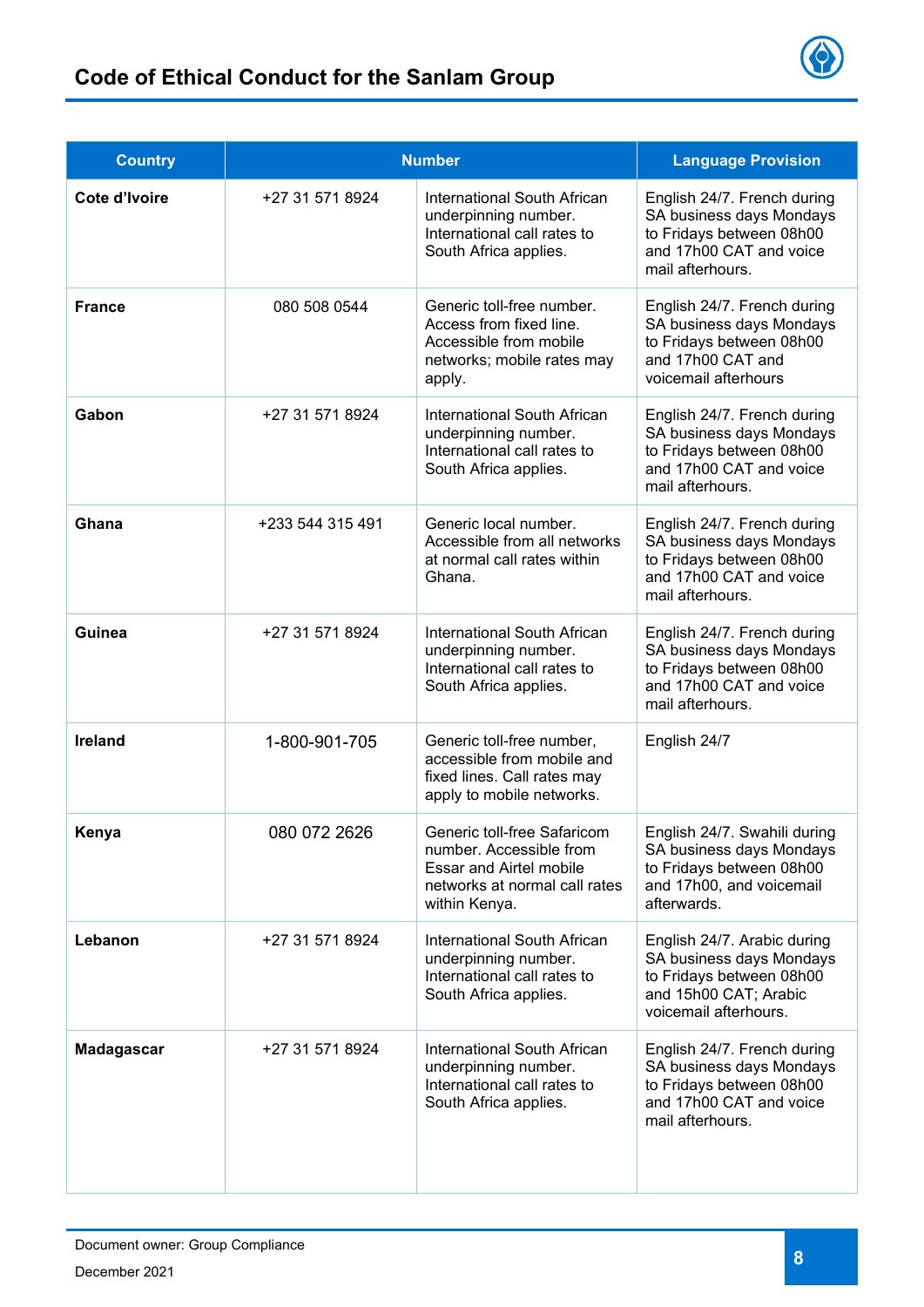



| <b>Country</b>   | <b>Number</b>            |                                                                                                                                                                    | <b>Language Provision</b>                                                                                                                                                                                                                                      |
|------------------|--------------------------|--------------------------------------------------------------------------------------------------------------------------------------------------------------------|----------------------------------------------------------------------------------------------------------------------------------------------------------------------------------------------------------------------------------------------------------------|
| <b>Malaysia</b>  | 1800816555               | Unique toll-free number.<br>Toll-free access from fixed<br>line; accessible from limited<br>mobile networks; airtime may<br>apply.                                 | English 24/7. Bahasa Malay,<br><b>Mandarin and Cantonese</b><br>during Malaysian business<br>hours and voicemail<br>afterhours.<br>Calls handled by Deloitte<br>Malaysia and reports<br>centrally managed by<br>Deloitte Tip-offs Anonymous<br>in South Africa |
| <b>Mali</b>      | +27 31 571 8924          | International South African<br>underpinning number.<br>International call rates to<br>South Africa applies.                                                        | English 24/7. French during<br>SA business days Mondays<br>to Fridays between 08h00<br>and 17h00 CAT and voice<br>mail afterhours.                                                                                                                             |
| <b>Mauritius</b> | 802 027 0001             | Generic toll-free number<br>registered with Mauritius<br>Telecom. Accessible from<br>MT and Orange network<br>only.                                                | English 24/7. French during<br>SA business days Mondays<br>to Fridays between 08h00<br>and 17h00, and voicemail<br>afterwards.                                                                                                                                 |
| <b>Morocco</b>   | +27 31 571 8924          | International South African<br>underpinning number.<br>International call rates to<br>South Africa applies.                                                        | English 24/7. Arabic during<br>SA business days Mondays<br>to Fridays between 08h00<br>and 15h00 CAT; Arabic<br>voicemail afterhours. French<br>during SA business days<br>Mondays to Fridays between<br>08h00 and 17h00 CAT and<br>voice mail afterhours.     |
| Mozambique       | 800 112 233              | Generic toll-free number<br>(registered with TDM). Toll<br>free access from TDM fixed<br>lines; accessible from Mcel at<br>normal call rates to a TDM<br>landline. | English 24/7. Portuguese<br>during SA business days<br>Mondays to Fridays between<br>08h00 and 17h00.                                                                                                                                                          |
|                  | 800 333 312              | Generic toll-free Vodacom<br>number; toll-free access from<br>Vodacom                                                                                              |                                                                                                                                                                                                                                                                |
| <b>Namibia</b>   | 0800 003 313<br>08191847 | Generic toll-free numbers<br>accessible from Namibia<br>Telecoms and MTC<br>networks.                                                                              | English 24/7. Oshiwambo<br>and Otjiherero during<br>Namibia business hours<br>Mondays to Fridays 08h00 to<br>17h00 and voicemail<br>afterwards. Afrikaans and<br>Portuguese during SA<br>business days Mondays to<br>Fridays between 08h00 and<br>17h00.       |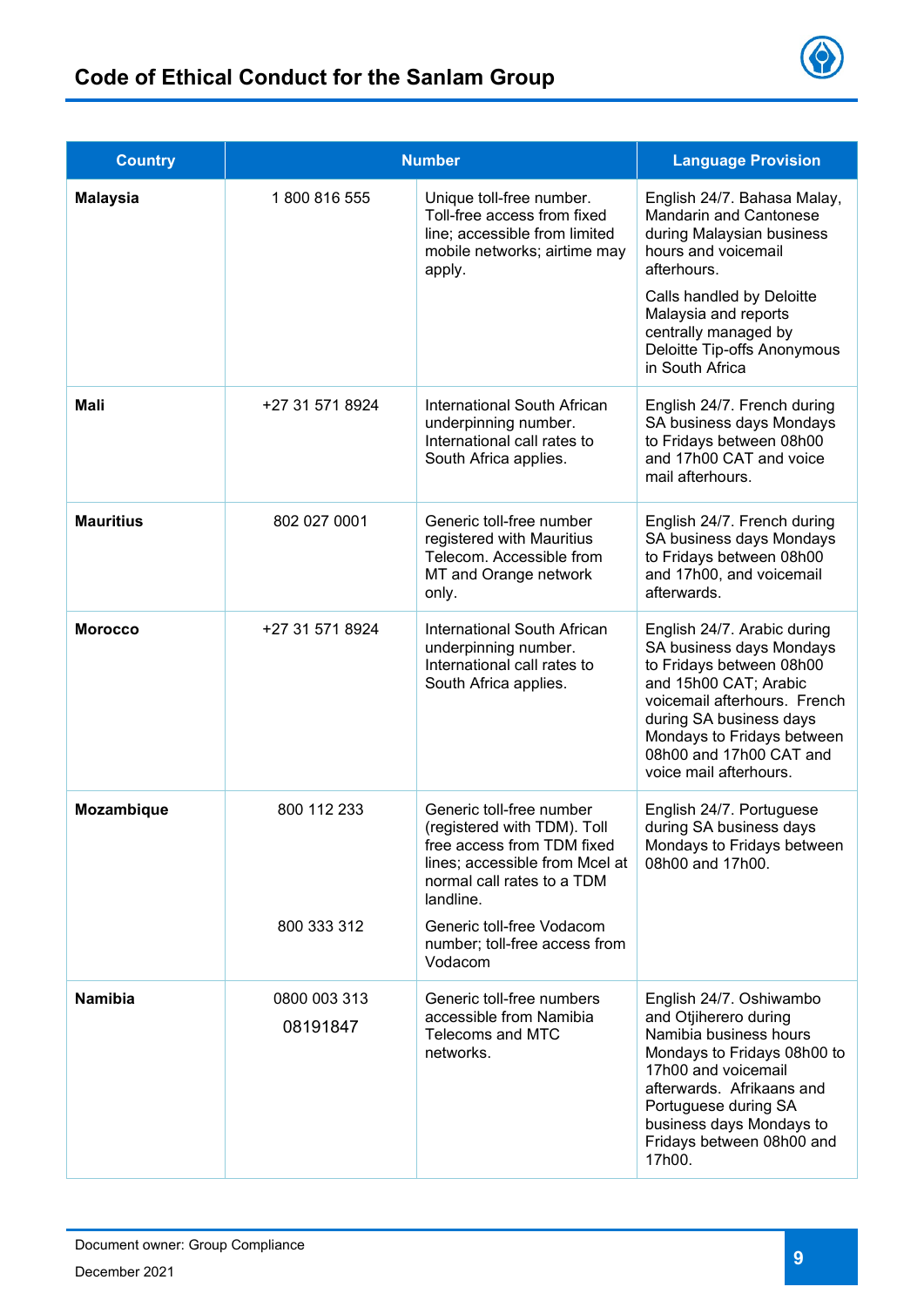

| <b>Country</b>   | <b>Number</b>                  |                                                                                                                                                      | <b>Language Provision</b>                                                                                                           |
|------------------|--------------------------------|------------------------------------------------------------------------------------------------------------------------------------------------------|-------------------------------------------------------------------------------------------------------------------------------------|
| <b>Niger</b>     | +27 31 571 8924                | International South African<br>underpinning number.<br>International call rates to<br>South Africa applies.                                          | English 24/7. French during<br>SA business days Mondays<br>to Fridays between 08h00<br>and 17h00 CAT and voice<br>mail afterhours.  |
| Nigeria          | 234-708-060-1872<br>8099937319 | Local number accessible<br>from all networks at normal<br>call rates within Nigeria.<br>Toll-free number registered<br>with Mobile9; accessible from | English 24/7.                                                                                                                       |
|                  |                                | all networks at normal call<br>rates in Nigeria.                                                                                                     |                                                                                                                                     |
| Rwanda           | +27 31 571 8924                | International South African<br>underpinning number.<br>International call rates to<br>South Africa applies.                                          | English 24/7. French during<br>SA business days Mondays<br>to Fridays between 08h00<br>and 17h00, and voicemail<br>afterwards.      |
| Senegal          | +27 31 571 8924                | International South African<br>underpinning number.<br>International call rates to<br>South Africa applies.                                          | English 24/7. French during<br>SA business days Mondays<br>to Fridays between 08h00<br>and 17h00 CAT and voice<br>mail afterhours.  |
| <b>Swaziland</b> | 8007006                        | Generic toll-free number.<br>Toll-free access from the<br>SPTC network only.                                                                         | English 24/7. Siswati during<br>SA business days Mondays<br>to Fridays between 08h00<br>and 17h00.                                  |
| <b>Tanzania</b>  | 0800780026                     | Generic toll-free Airtel<br>number; toll-free access from<br>Airtel network.                                                                         | English 24/7. Swahili during<br>SA business days Mondays<br>to Fridays between 08h00<br>and 17h00 and voicemail<br>afterhours.      |
| <b>Togo</b>      | +27 31 571 8924                | International South African<br>underpinning number.<br>International call rates to<br>South Africa applies.                                          | English 24/7. French during<br>SA business days Mondays<br>to Fridays between 08h00<br>and 17h00 CAT and voice<br>mail afterhours.  |
| <b>Tunisia</b>   | +27 31 571 8924                | International South African<br>underpinning number.<br>International call rates to<br>South Africa applies.                                          | English 24/7.                                                                                                                       |
| Uganda           | 800100255                      | Generic toll-free. Toll-free<br>from UTL; accessible from<br>most other networks at<br>normal call rates within<br>Uganda.                           | English 24/7. Swahili during<br>SA business days Mondays<br>to Fridays between 08h00<br>and 17h00 CAT and voice<br>mail afterhours. |